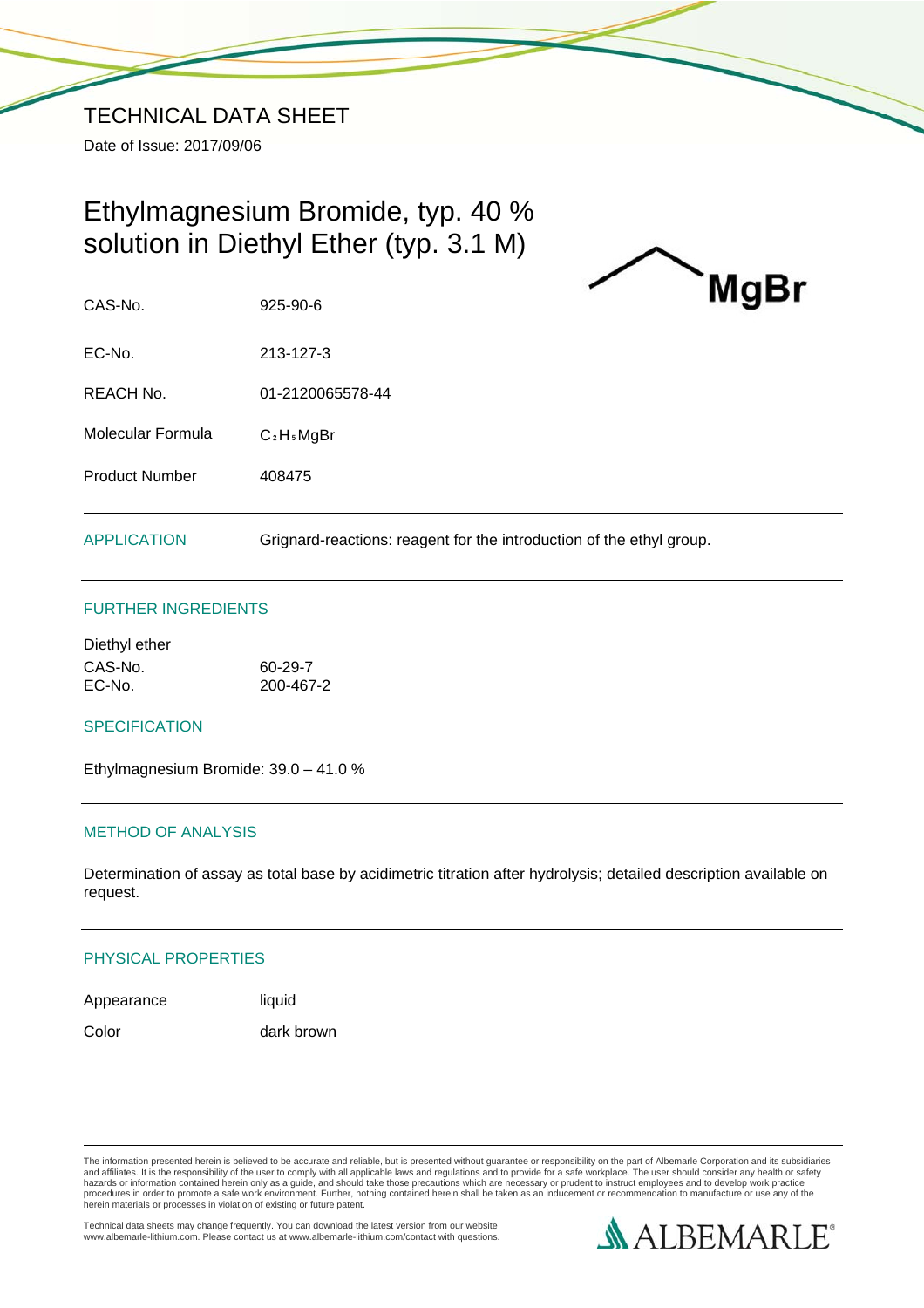| Crystallization<br>temperature | ca. $-10 °C$                               |
|--------------------------------|--------------------------------------------|
| Flash point                    | -45 °C (Diethyl ether)                     |
| Boiling point/boiling<br>range | ca. $34.7$ °C at 1,013 hPa (Diethyl ether) |
| Density                        | 1.03 g/cm3 at 20 $^{\circ}$ C              |
| Water solubility               | (Hydrolyzes on contact with water.)        |
| Molecular weight               | 133.27 g/mol                               |
| <b>Thermal Stability</b>       | crystallisation below around -10 °C        |

#### HANDLING & STORAGE

Handling **Cranomagnesium compounds should only be handled under inert gas (nitrogen or** argon). Never add water, acids or oxidizing materials to the product. In case of fire use dry extinguishers on basis of sodium chloride or limestone powder. Never use water or CO2-extinguishers. Pay attention to official safety regulations (see also: "Transport regulations" and "GHS Hazard Pictograms").

Storage Under exclusion of air and humidity stable over practically unlimited periods. Keep container dry and tightly closed.

## TRANSPORT & PACKAGING

#### UN number 3399

| <b>ADR</b>  | Class: $4.3$ | PG: I | Label: 4.3 (3)                            |
|-------------|--------------|-------|-------------------------------------------|
| <b>RID</b>  | Class: $4.3$ | PG: I | Label: 4.3 (3)                            |
| <b>IMDG</b> | Class: $4.3$ | PG: I | Label: 4.3 (3)                            |
| IATA C      | Class: 4.3   | PG: I | Packing instruction (cargo aircraft): 494 |
| IATA P      | Class: $4.3$ | PG: I |                                           |

The information presented herein is believed to be accurate and reliable, but is presented without guarantee or responsibility on the part of Albemarle Corporation and its subsidiaries<br>and affiliates. It is the responsibil hazards or information contained herein only as a guide, and should take those precautions which are necessary or prudent to instruct employees and to develop work practice<br>procedures in order to promote a safe work enviro

Technical data sheets may change frequently. You can download the latest version from our website www.albemarle-lithium.com. Please contact us at www.albemarle-lithium.com/contact with questions.